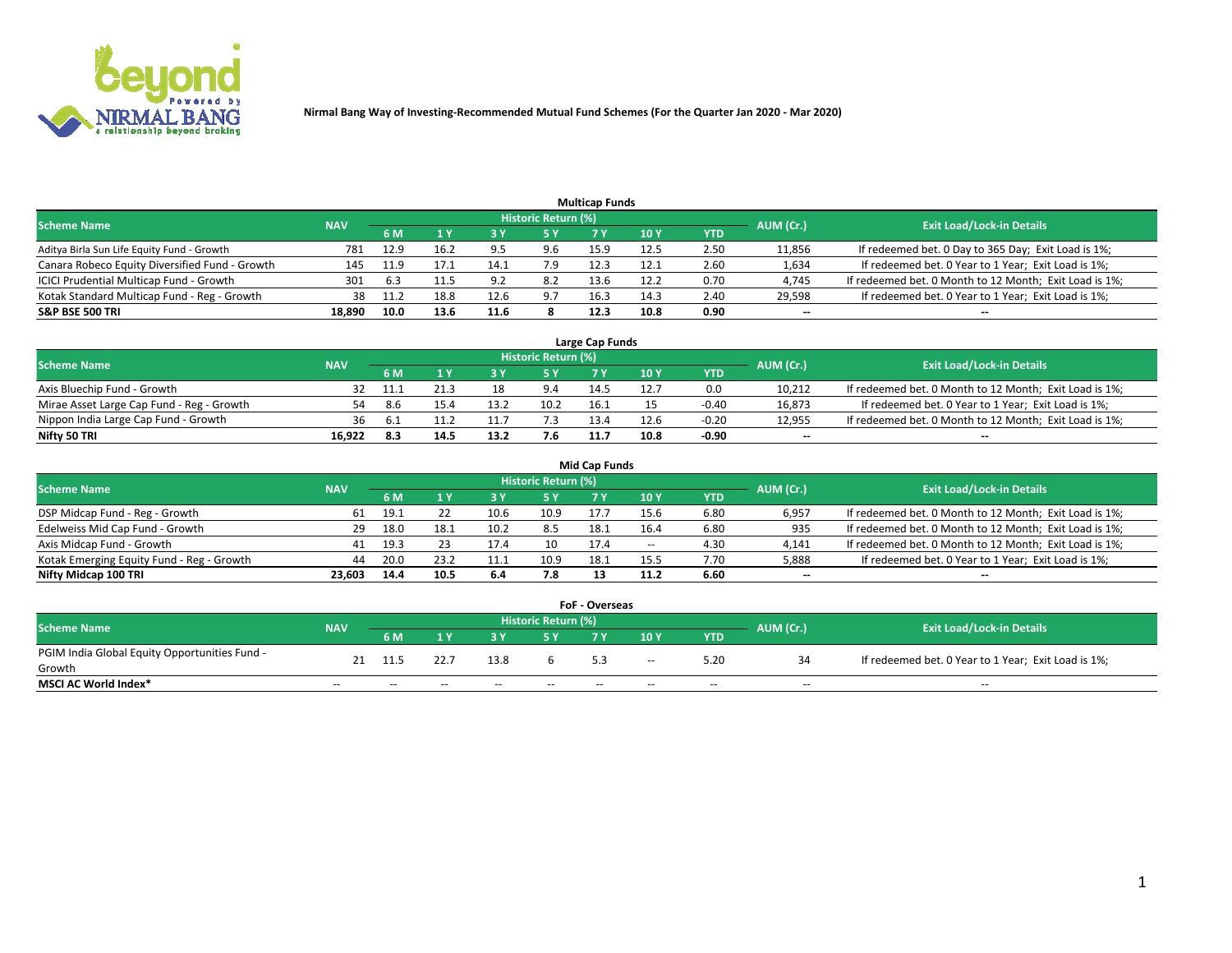

| Large & Midcap                                   |            |      |      |      |                     |      |      |      |                          |                                                     |  |  |  |  |
|--------------------------------------------------|------------|------|------|------|---------------------|------|------|------|--------------------------|-----------------------------------------------------|--|--|--|--|
| <b>Scheme Name</b>                               | <b>NAV</b> |      |      |      | Historic Return (%) |      |      |      | AUM (Cr.)                | <b>Exit Load/Lock-in Details</b>                    |  |  |  |  |
|                                                  |            | 6 M  |      |      | /5 Y                |      | 10Y  | YTD  |                          |                                                     |  |  |  |  |
| Canara Robeco Emerging Equities - Growth         | 101        | 14.9 | 17.2 | 12.8 | 11.5                | 20.8 | 18.8 | 4.40 | 5,339                    | If redeemed bet. 0 Year to 1 Year; Exit Load is 1%; |  |  |  |  |
| Invesco India Growth Opportunities Fund - Growth | 37         | 14.7 | 18.2 | 14.1 | 9.6                 | 14.7 | 13.1 | 2.50 | 2,239                    | If redeemed bet. 0 Year to 1 Year; Exit Load is 1%; |  |  |  |  |
| Principal Emerging Bluechip Fund - Growth        | 113        | 16.6 | 17.3 | 10.8 | 10.6                | 18.6 | 15.2 | 4.50 | 2,117                    | If redeemed bet. 0 Year to 1 Year; Exit Load is 1%; |  |  |  |  |
| NIFTY Large Midcap 250 TRI                       | 7.633      | 12.4 | 13.8 | 11.5 | 9.1                 | 14.1 | 11.9 | 2.90 | $\overline{\phantom{a}}$ | $-$                                                 |  |  |  |  |

| <b>Focused Funds</b>             |            |      |      |  |                     |      |       |            |           |                                                        |  |  |  |
|----------------------------------|------------|------|------|--|---------------------|------|-------|------------|-----------|--------------------------------------------------------|--|--|--|
| <b>Scheme Name</b>               | <b>NAV</b> |      |      |  | Historic Return (%) |      |       |            | AUM (Cr.) | <b>Exit Load/Lock-in Details</b>                       |  |  |  |
|                                  |            | 6 M  |      |  |                     |      | 10 Y  | <b>YTD</b> |           |                                                        |  |  |  |
| Axis Focused 25 Fund - Growth    |            |      | 24.3 |  | 11.3                | 14.6 | $- -$ | 1.20       | 9.110     | If redeemed bet. 0 Month to 12 Month; Exit Load is 1%; |  |  |  |
| SBI Focused Equity Fund - Growth | 157        |      | 24.1 |  | 10.9                | 14.7 | 17.1  | 2.4C       | 6.924     | If redeemed bet. 0 Year to 1 Year; Exit Load is 1%;    |  |  |  |
| <b>S&amp;P BSE 500 TRI</b>       | 18.890     | 10.0 |      |  |                     | 12.3 | 10.8  | 0.90       | $\sim$    | $- -$                                                  |  |  |  |

|                                                |            |      |      |                     |      | <b>Small Cap Funds</b> |        |            |           |                                                     |
|------------------------------------------------|------------|------|------|---------------------|------|------------------------|--------|------------|-----------|-----------------------------------------------------|
| <b>Scheme Name</b>                             | <b>NAV</b> |      |      | Historic Return (%) |      |                        |        |            | AUM (Cr.) | <b>Exit Load/Lock-in Details</b>                    |
|                                                |            | 6 M  |      |                     | 5 Y  |                        | 10Y    | <b>YTD</b> |           |                                                     |
| Franklin India Smaller Companies Fund - Growth | 52         | 8.1  |      | 3.3                 | 6.4  | 17.4                   | 15.5   | 5.00       | 6,929     | If redeemed bet. 0 Year to 1 Year; Exit Load is 1%; |
| HDFC Small Cap Fund - Growth                   | 41         |      | 0.3  | 9.9                 | 9.1  | 14.2                   | 12.3   | 5.80       | 9,233     | If redeemed bet. 0 Year to 1 Year; Exit Load is 1%; |
| L&T Emerging Businesses Fund - Reg - Growth    | 24         | -8.7 | 2.6  | 8.3                 | 10.5 | $- -$                  | $\sim$ | 5.10       | 5,941     | If redeemed bet. 0 Year to 1 Year; Exit Load is 1%; |
| SBI Small Cap Fund - Growth                    | 57         | 18.4 | 20.1 | 14.9                | 13.6 | 23.6                   | 18.8   | 7.30       | 3,156     | If redeemed bet. 0 Year to 1 Year; Exit Load is 1%; |
| Nifty Smallcap 100 TRI                         | 7.785      | 13.0 | 5.9  | 0.7                 | 3.8  | 9.4                    | 7.5    | 8.60       | $\sim$    | $- -$                                               |

## **ELSS Schemes (Tax Saving u/s 80-C)**

| <b>Scheme Name</b>                           | <b>NAV</b> |      |      | <b>Historic Return (%)</b> |           |                          |               | AUM (Cr.) | <b>Exit Load/Lock-in Details</b> |       |
|----------------------------------------------|------------|------|------|----------------------------|-----------|--------------------------|---------------|-----------|----------------------------------|-------|
|                                              |            | 6 M  | 4 Y  | 73 Y                       | <b>5Y</b> | 7 Y                      | $\sqrt{10}$ Y | YTD       |                                  |       |
| Aditya Birla Sun Life Tax Relief 96 - Growth |            |      |      | 11.5                       | 8.6       | 15.                      | 12.5          | 2.00      | 10,029                           | Nil   |
| Axis Long Term Equity Fund - Growth          | 50         | 14.0 | 23.8 | 15.9                       | 10.1      | 19                       | 17.5          | 1.40      | 21,473                           | Nil   |
| Canara Robeco Equity Tax Saver Fund - Growth | 69         | 10.2 |      | 12.8                       | 7.4       | 12.7                     | 12.5          | 1.50      | 1,005                            | Nil   |
| Invesco India Tax Plan - Growth              | 55         | 13.1 | 16.1 | 12.1                       | 9.1       | 15.4                     | 14.2          | 2.10      | 988                              | Nil   |
| Mirae Asset Tax Saver Fund - Reg - Growth    | 19         |      | 19.4 |                            | $\sim$    | $\overline{\phantom{m}}$ | --            | 1.30      | 3,066                            | Nil   |
| S&P BSE 200 TRI                              | 6,094      | 9.6  |      | 12.2                       | 8.1       | 12.4                     |               | 0.30      | $-$                              | $- -$ |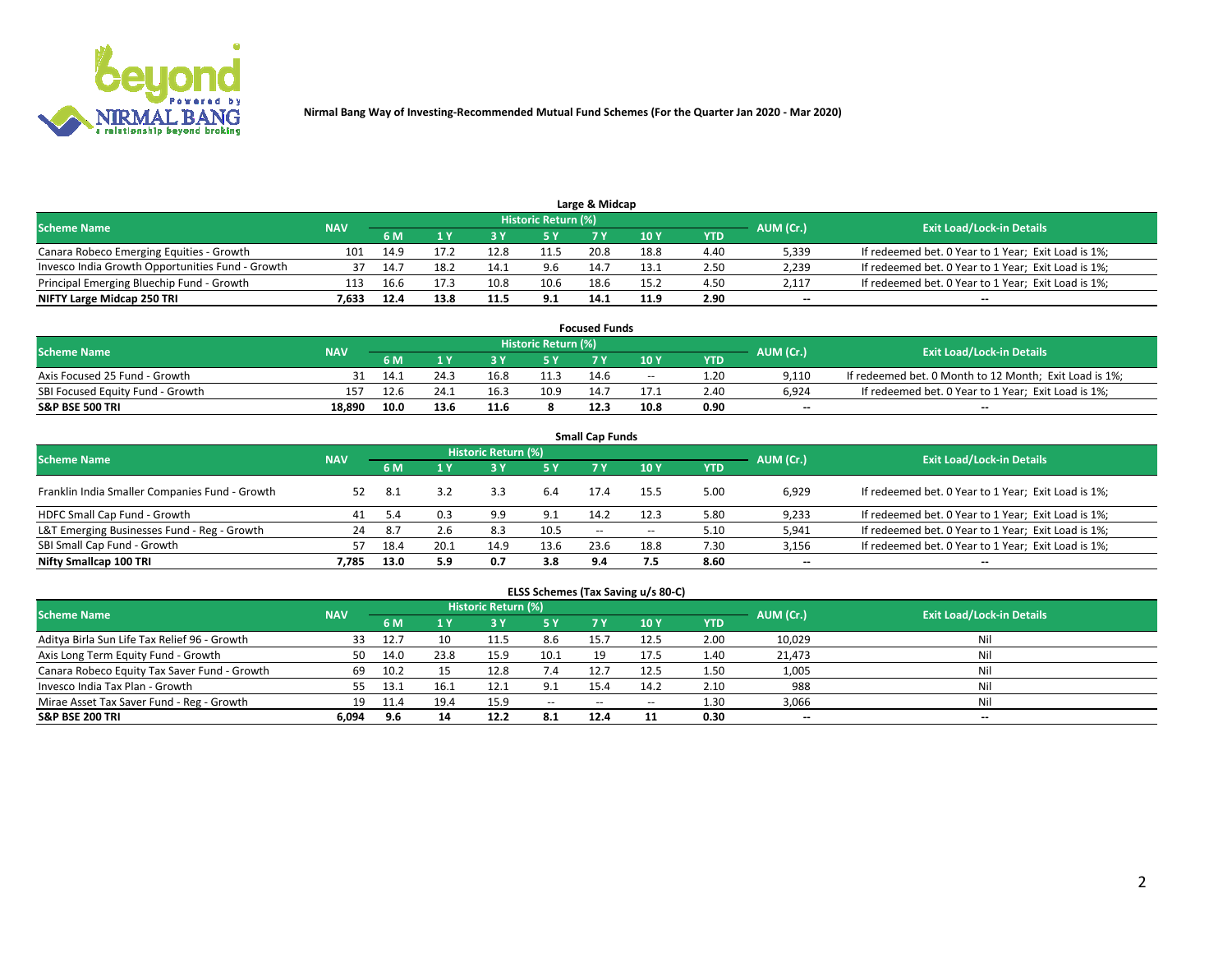

| <b>Contra/Value Fund</b><br>Historic Return (%) |            |       |      |      |     |      |      |      |           |                                                     |  |  |  |
|-------------------------------------------------|------------|-------|------|------|-----|------|------|------|-----------|-----------------------------------------------------|--|--|--|
| <b>Scheme Name</b>                              | <b>NAV</b> | 6 M   |      |      | 5 Y | 7 V  | 10Y  | YTD  | AUM (Cr.) | <b>Exit Load/Lock-in Details</b>                    |  |  |  |
| Kotak India EQ Contra Fund - Reg - Growth       | 56         | -11.3 |      | 13.7 | 8.7 | 13.1 |      | 2.30 | 882       | If redeemed bet. 0 Year to 1 Year; Exit Load is 1%; |  |  |  |
| Invesco India Contra Fund - Growth              | 50         |       | 13.9 |      | 9.8 | 16.2 | 13.2 | 2.70 | 4,596     | If redeemed bet. 0 Year to 1 Year; Exit Load is 1%; |  |  |  |
| UTI Value Opportunities Fund - Growth           | 66         | 12.7  | 16.7 | 10.4 |     | 10.8 | 11.3 | 2.20 | 4,560     | If redeemed bet. 0 Year to 1 Year; Exit Load is 1%; |  |  |  |
| Nippon India Value Fund - Growth                | 76         |       | 12.2 | 10   |     | 12.2 | 10.8 | 0.60 | 3,133     | If redeemed bet. 0 Year to 1 Year; Exit Load is 1%; |  |  |  |
| <b>S&amp;P BSE 500 TRI</b>                      | 18.890     | 10.0  | 13.6 | 11.6 |     | 12.3 | 10.8 | 0.90 | $\sim$    | $- -$                                               |  |  |  |

| Sector/Thematic                                                           |            |      |      |                     |       |       |                          |            |                          |                                                        |  |  |  |
|---------------------------------------------------------------------------|------------|------|------|---------------------|-------|-------|--------------------------|------------|--------------------------|--------------------------------------------------------|--|--|--|
| <b>Scheme Name</b>                                                        | <b>NAV</b> |      |      | Historic Return (%) |       |       |                          |            | AUM (Cr.)                | <b>Exit Load/Lock-in Details</b>                       |  |  |  |
|                                                                           |            | 6 M  | 1 Y  | 73 Y                | 5 Y   | 7 Y   | 10Y                      | <b>YTD</b> |                          |                                                        |  |  |  |
| Canara Robeco Consumer Trends Fund - Reg -<br>Growth                      | 43         | 15.4 | 17.9 | 15.1                | 10.2  | 15    | 15.3                     | 1.70       | 374                      | If redeemed bet. 0 Year to 1 Year; Exit Load is 1%;    |  |  |  |
| Mirae Asset Great Consumer Fund - Growth                                  | 38         | 17.9 | 16.6 | 17.3                | 11.3  | 16.1  | $\overline{\phantom{a}}$ | 2.70       | 961                      | If redeemed bet. 0 Year to 1 Year; Exit Load is 1%;    |  |  |  |
| ICICI Prudential Technology Fund - Growth                                 | 61         | 4.5  |      | 16.7                | 8     | 16.4  | 16.1                     | 5.70       | 409                      | If redeemed bet. 0 Day to 15 Day; Exit Load is 1%;     |  |  |  |
| Nippon India Pharma Fund - Growth                                         | 159        | 13.2 | 6.5  | 6.1                 |       | 13.2  | 14.2                     | 4.30       | 2,417                    | If redeemed bet. 0 Year to 1 Year; Exit Load is 1%;    |  |  |  |
| BNP Paribas India Consumption Fund - Reg - Growth                         | 13         | 16.5 | 27.2 | $- -$               | $- -$ | $- -$ | $- -$                    | 3.40       | 467                      | If redeemed bet. 0 Month to 12 Month; Exit Load is 1%; |  |  |  |
| ICICI Prudential Banking and Financial Services Fund -<br>Retail - Growth | 70         | 9.2  | 20.6 | 14.7                | 11.8  | 17.2  | 17.8                     | 0.60       | 3,592                    | If redeemed bet. 0 Day to 15 Day; Exit Load is 1%;     |  |  |  |
| <b>S&amp;P BSE 500 TRI</b>                                                | 18.890     | 10.0 | 13.6 | 11.6                | я     | 12.3  | 10.8                     | 0.90       | $\overline{\phantom{a}}$ | $\overline{\phantom{a}}$                               |  |  |  |

|                                                            |            |      |      |                     |        |      | <b>Dynamic Asset Allocation Funds</b> |            |                          |                                                          |
|------------------------------------------------------------|------------|------|------|---------------------|--------|------|---------------------------------------|------------|--------------------------|----------------------------------------------------------|
| <b>Scheme Name</b>                                         | <b>NAV</b> |      |      | Historic Return (%) |        |      |                                       |            | AUM (Cr.)                | <b>Exit Load/Lock-in Details</b>                         |
|                                                            |            | 6 M  |      | 3 Y                 | 5 Y    | 7 Y  | 10 <sub>Y</sub>                       | <b>YTD</b> |                          |                                                          |
| ICICI Prudential Balanced Advantage Fund - Reg -<br>Growth | 38         | 8.4  | 13.4 | 9.6                 | 8.7    | 11.9 | 12.3                                  | 0.50       | 28,528                   | If redeemed bet. 0 Year to 1 Year; Exit Load is 1%;      |
| Invesco India Dynamic Equity Fund - Growth                 | 30         | 4.9  | 10.2 | 7.9                 | 6.9    | 11.3 | 10.5                                  | 0.10       | 893                      | If redeemed bet. 0 Month to 3 Month; Exit Load is 0.25%; |
| Nippon India Balanced Advantage Fund - Growth              | 96         | -6.1 | 10.9 | 9.6                 | 6.9    | 11.3 | 11.2                                  | 1.40       | 2,694                    | If redeemed bet. 0 Month to 12 Month; Exit Load is 1%;   |
| HDFC Balanced Advantage Fund - Growth                      | 201        | 2.6  | 9.6  | 10.4                | 7.4    | 10.9 | 11.1                                  | $-0.40$    | 44,498                   | If redeemed bet. 0 Year to 1 Year; Exit Load is 1%;      |
| SBI Dynamic Asset Allocation Fund - Reg - Growth           | 14         | 4.3  | 4.9  | 9.2                 | $\sim$ | --   | --                                    | $-0.90$    | 677                      | If redeemed bet. 0 Month to 12 Month; Exit Load is 1%;   |
| NIFTY 50 Hybrid Composite Debt 65:35 Index                 | 10,529     | -6.1 | 13.6 | 11.2                | 7.9    | 10.7 | 10.1                                  | $-0.40$    | $\overline{\phantom{a}}$ | $\overline{\phantom{a}}$                                 |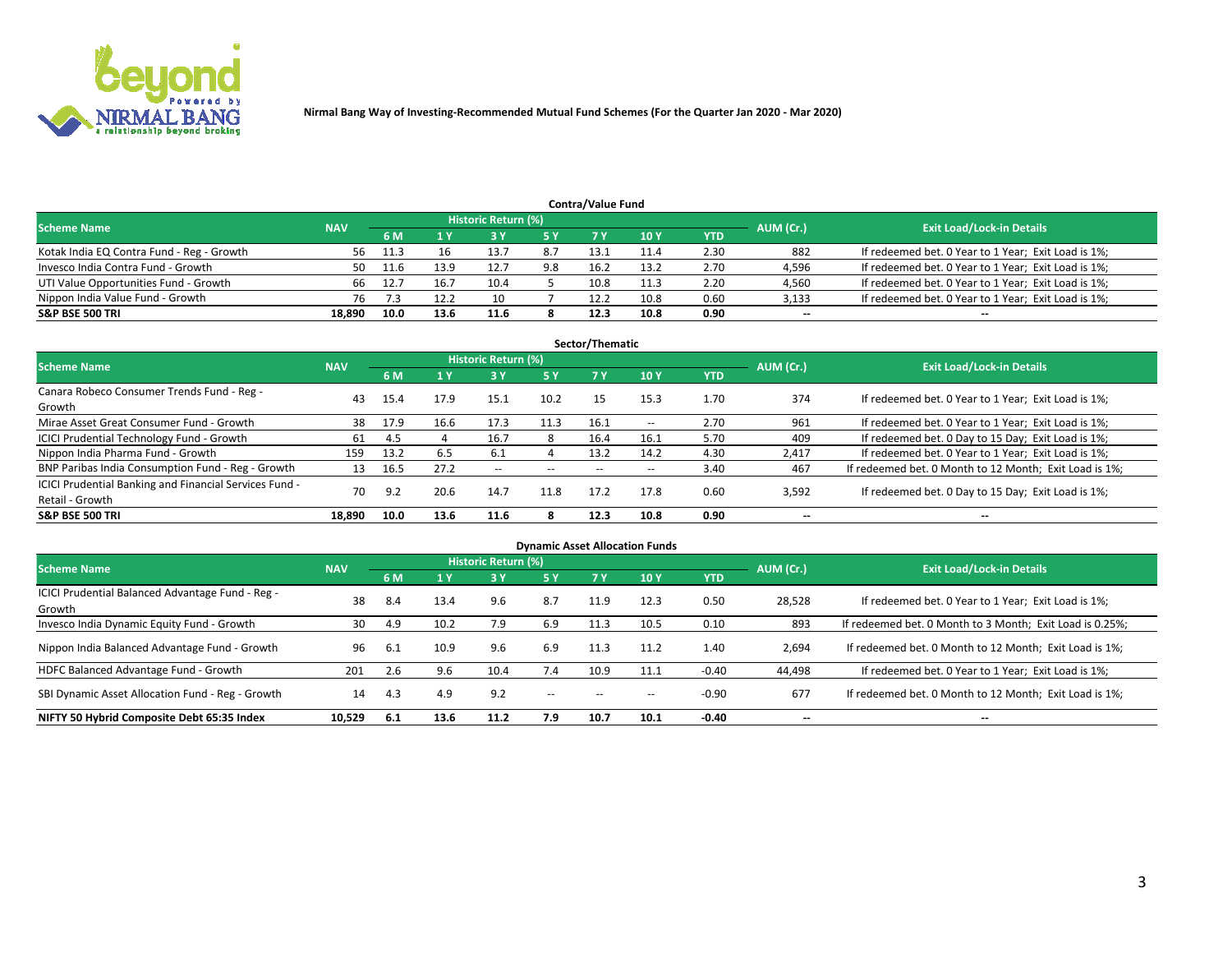

|                                                 |            |      |      |                     |       | <b>Hybrid Aggressive</b> |                 |         |                          |                                                        |
|-------------------------------------------------|------------|------|------|---------------------|-------|--------------------------|-----------------|---------|--------------------------|--------------------------------------------------------|
| <b>Scheme Name</b>                              | <b>NAV</b> |      |      | Historic Return (%) |       |                          |                 |         | AUM (Cr.)                | <b>Exit Load/Lock-in Details</b>                       |
|                                                 |            | 6 M  |      |                     | 5 Y   | 7 Y                      | 10 <sub>Y</sub> | YTD     |                          |                                                        |
| ICICI Prudential Equity & Debt Fund - Growth    | 140        | 5.8  | 12.2 | 8.4                 | 8.3   | 13.6                     | 13.6            | $-0.30$ | 23,073                   | If redeemed bet. 0 Year to 1 Year; Exit Load is 1%;    |
| Mirae Asset Hybrid - Equity Fund - Reg - Growth |            |      | 14.3 | 11.1                | $- -$ | $- -$                    | $- -$           | $-0.10$ | 3,190                    | If redeemed bet. 0 Year to 1 Year; Exit Load is 1%;    |
| SBI Equity Hybrid Fund - Growth                 | 148        | 9.5  | 18   |                     |       | 14.4                     | 12.3            | 1.40    | 31,620                   | If redeemed bet. 0 Month to 12 Month; Exit Load is 1%; |
| Canara Robeco Equity Hybrid Fund - Growth       | 171        | 10.2 | 15.4 | 11.1                | 8.5   | 13.2                     | 12.6            | 1.90    | 2,824                    | If redeemed bet. 0 Year to 1 Year; Exit Load is 1%;    |
| NIFTY 50 Hybrid Composite Debt 65:35 Index      | 10,529     | -6.1 | 13.6 | 11.2                | 7.9   | 10.7                     | 10.1            | $-0.40$ | $\overline{\phantom{a}}$ | $- -$                                                  |

|                                            | <b>Arbitrage Fund</b> |                                  |    |     |      |     |  |      |        |                                                          |  |  |  |  |  |
|--------------------------------------------|-----------------------|----------------------------------|----|-----|------|-----|--|------|--------|----------------------------------------------------------|--|--|--|--|--|
| Scheme Name                                | AUM (Cr.)             | <b>Exit Load/Lock-in Details</b> |    |     |      |     |  |      |        |                                                          |  |  |  |  |  |
|                                            | <b>NAV</b>            | 1 M                              | ßΜ | 6 M |      |     |  | YTD  |        |                                                          |  |  |  |  |  |
| IDFC Arbitrage Fund - Reg - Growth         | 25                    | .5.b                             |    |     | 6.1  |     |  | 6.20 | 11,944 | If redeemed bet. 0 Month to 1 Month; Exit Load is 0.25%; |  |  |  |  |  |
| Kotak Equity Arbitrage Fund - Reg - Growth | 28.                   |                                  |    |     | -6.1 |     |  | 6.20 | 17,486 | If redeemed bet. 0 Day to 30 Day; Exit Load is 0.25%;    |  |  |  |  |  |
| Nippon India Arbitrage Fund - Growth       | 20                    | 56 h                             |    |     | 6.2  | b.: |  | 6.00 | 10.528 | If redeemed bet. 0 Month to 1 Month; Exit Load is 0.25%; |  |  |  |  |  |

|                                          |            |           |                                  |                          |                          | <b>Equity Saver</b> |        |            |                          |                                                        |
|------------------------------------------|------------|-----------|----------------------------------|--------------------------|--------------------------|---------------------|--------|------------|--------------------------|--------------------------------------------------------|
| Scheme Name                              | <b>NAV</b> | AUM (Cr.) | <b>Exit Load/Lock-in Details</b> |                          |                          |                     |        |            |                          |                                                        |
|                                          |            | 6 M       |                                  |                          |                          |                     | 10 Y   | <b>YTD</b> |                          |                                                        |
| Axis Equity Saver Fund - Reg - Growth    |            | : a       |                                  |                          | $\sim$                   | $- -$               | $\sim$ | 0.70       | 812                      | If redeemed bet. 0 Month to 12 Month; Exit Load is 1%; |
| Kotak Equity Savings Fund - Reg - Growth |            |           | 8.8                              |                          |                          | $- -$               | $- -$  | 0.30       | 1,843                    | If redeemed bet. 0 Year to 1 Year; Exit Load is 1%;    |
| CRISIL Hybrid 50+50 - Moderate Index*    |            | --        | $-$                              | $\overline{\phantom{a}}$ | $\overline{\phantom{a}}$ | $\sim$              | --     | $\sim$     | $\overline{\phantom{a}}$ | $-$                                                    |

| <b>Liquid Funds</b>              |            |      |     |                            |      |                          |            |                 |           |                                  |  |  |  |  |
|----------------------------------|------------|------|-----|----------------------------|------|--------------------------|------------|-----------------|-----------|----------------------------------|--|--|--|--|
| Scheme Name                      | <b>NAV</b> |      |     | <b>Historic Return (%)</b> |      |                          | <b>YTM</b> | Avg             | AUM (Cr.) | <b>Exit Load/Lock-in Details</b> |  |  |  |  |
|                                  |            | 1 W. | 2 W | 1 M                        | 3 M  | 71 Y                     |            | <b>Maturity</b> |           |                                  |  |  |  |  |
| Axis Liquid Fund - Growth        | 2,171      |      |     |                            | 5.2  |                          | 5.29       | 0.17            | 29,119    | *Ref Footnote                    |  |  |  |  |
| IDFC Cash Fund - Reg - Growth    | 2.368      | 5.0  |     | 4.9                        | 4.9  | 62                       | 5.09       | 0.13            | 10,312    | *Ref Footnote                    |  |  |  |  |
| Kotak Liquid Fund - Reg - Growth | 3.962      |      |     |                            | ۰۰ ت |                          | 5.28       | 0.14            | 27,114    | *Ref Footnote                    |  |  |  |  |
| <b>CRISIL Liquid Fund Index</b>  | $\sim$     | 5.6  |     |                            | 5.6  | $\overline{\phantom{a}}$ | $-$        | $\sim$          | $\sim$    | $\sim$                           |  |  |  |  |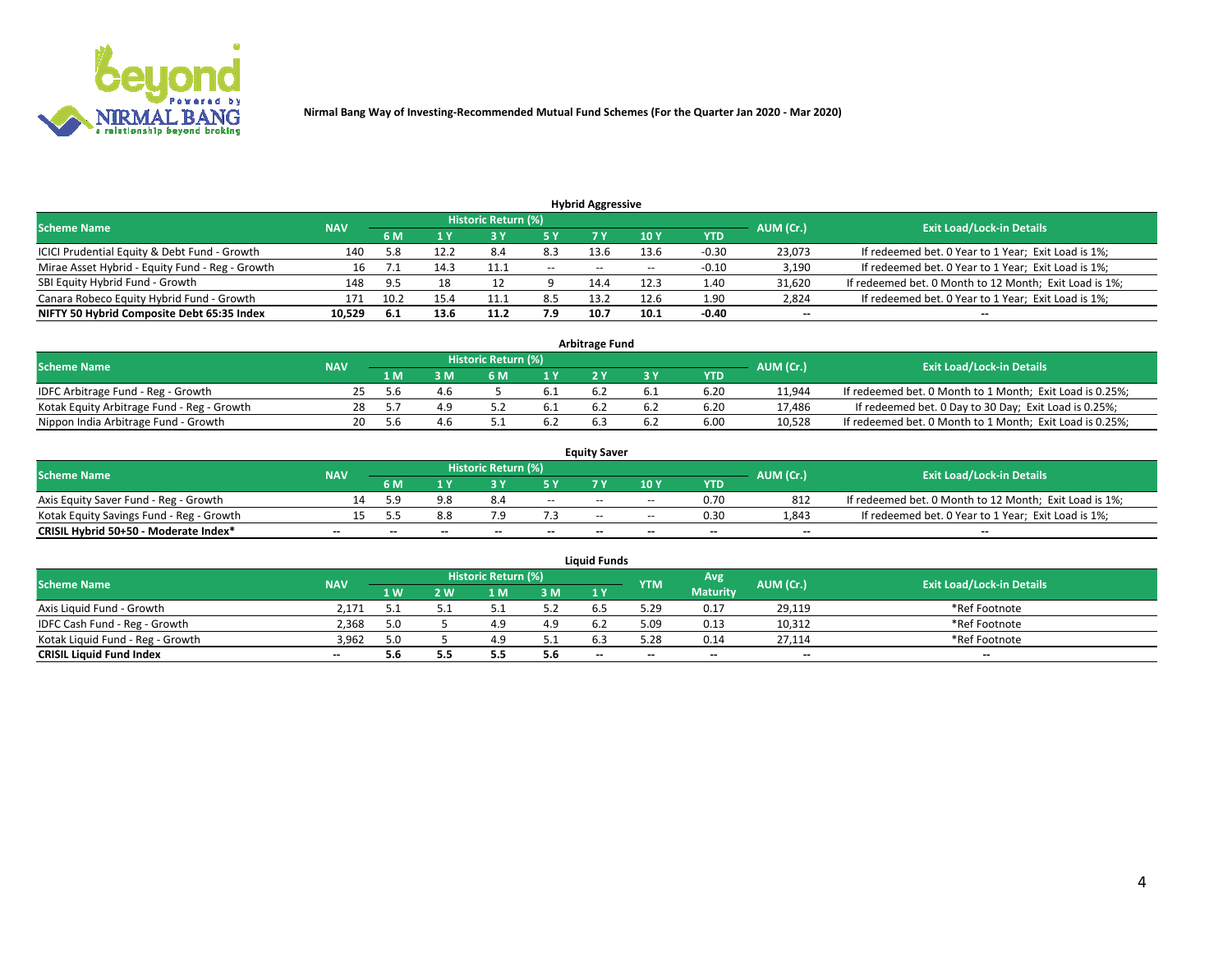

|                                               |            |      |     |                            |       | <b>Ultra Short Fund</b> |            |                 |           |                                  |
|-----------------------------------------------|------------|------|-----|----------------------------|-------|-------------------------|------------|-----------------|-----------|----------------------------------|
| <b>Scheme Name</b>                            | <b>NAV</b> |      |     | <b>Historic Return (%)</b> |       |                         | <b>YTM</b> | Avg             | AUM (Cr.) | <b>Exit Load/Lock-in Details</b> |
|                                               |            | 1 M  | 3 M | 6 M                        | 1 Y   | 3 Y                     |            | <b>Maturity</b> |           |                                  |
| IDFC Ultra Short Term Fund - Reg - Growth     |            | -6.0 | 5.9 |                            | 7.8   | $- -$                   | 5.78       | 0.41            | 4,408     | Nil                              |
| Sundaram Ultra Short Term Fund - Reg - Growth | 10         | 4.8  |     |                            | $- -$ |                         | 5.57       | 0.29            | 362       | Nil                              |
| L&T Ultra Short Term Fund - Growth            |            | 56   |     |                            |       |                         | 5.8        | 0.49            | 2,454     | Nil                              |
| <b>NIFTY Ultra Short Duration Debt Index</b>  | 4.018      | -6.5 | 6.2 | 6.9                        | 7.6   |                         | $\sim$     | $\sim$          | $\sim$    | $- -$                            |

| <b>Money Market Fund</b>                         |            |      |     |                     |        |    |            |                 |           |                                  |  |  |  |  |
|--------------------------------------------------|------------|------|-----|---------------------|--------|----|------------|-----------------|-----------|----------------------------------|--|--|--|--|
| <b>Scheme Name</b>                               | <b>NAV</b> |      |     | Historic Return (%) |        |    | <b>YTM</b> | Avg             | AUM (Cr.) | <b>Exit Load/Lock-in Details</b> |  |  |  |  |
|                                                  |            | 1 M  | 3 M | 6 M                 | 1Y     | 3Y |            | <b>Maturity</b> |           |                                  |  |  |  |  |
| Aditya Birla Sun Life Money Manager Fund - Reg - | 266        | -6.1 | 5.9 | 6.9                 | 7.9    |    | 5.91       | 0.39            | 10,878    | Nil                              |  |  |  |  |
| Growth                                           |            |      |     |                     |        |    |            |                 |           |                                  |  |  |  |  |
| Franklin India Savings Fund - Growth             |            | -5.6 | 5.8 |                     | 8.3    |    | 5.75       | 0.38            | 4,724     | Nil                              |  |  |  |  |
| Nippon India Money Market Fund - Growth          | 3.001      |      | 5.9 | 6.9                 | 7.9    |    | 5.55       | 0.30            | 3,805     | Nil                              |  |  |  |  |
| <b>CRISIL Liquid Fund Index</b>                  | $- -$      |      | 5.6 | 5.9                 | $\sim$ | -- | --         | $\sim$          | $\sim$    | $\sim$                           |  |  |  |  |

| <b>Short Term Fund</b>                          |            |      |     |                            |     |           |            |                 |           |                                  |  |  |  |  |
|-------------------------------------------------|------------|------|-----|----------------------------|-----|-----------|------------|-----------------|-----------|----------------------------------|--|--|--|--|
| <b>Scheme Name</b>                              | <b>NAV</b> |      |     | <b>Historic Return (%)</b> |     |           | <b>YTM</b> | Avg             | AUM (Cr.) | <b>Exit Load/Lock-in Details</b> |  |  |  |  |
|                                                 |            | 1 M  | 3 M | 6 M                        | 1Y  | <b>3Y</b> |            | <b>Maturity</b> |           |                                  |  |  |  |  |
| Axis Short Term Fund - Growth                   | 22         | -8.3 |     | 8.8                        | 9.8 |           | 6.65       | 2.50            | 4,404     | Nil                              |  |  |  |  |
| HDFC Short Term Debt Fund - Growth              | 22         | 9.6  | 8.7 | Q                          | 10  |           | 7.17       | 3.05            | 10,519    | Nil                              |  |  |  |  |
| IDFC Bond Fund - Short Term Plan - Reg - Growth | 41         | 9.4  |     | Q <sub>1</sub>             | 9.9 |           | 6.79       | 2.23            | 11,757    | Nil                              |  |  |  |  |
| Kotak Bond Short Term Fund - Reg - Growth       | 38         | -8.9 |     | 8.3                        | 9.6 |           | / .16      | 2.94            | 10,602    | Nil                              |  |  |  |  |
| L&T Short Term Bond Fund - Reg - Growth         | 19.        | 8.0  |     | 8.4                        | 9.4 |           | 6.67       | 2.24            | 4,866     | Nil                              |  |  |  |  |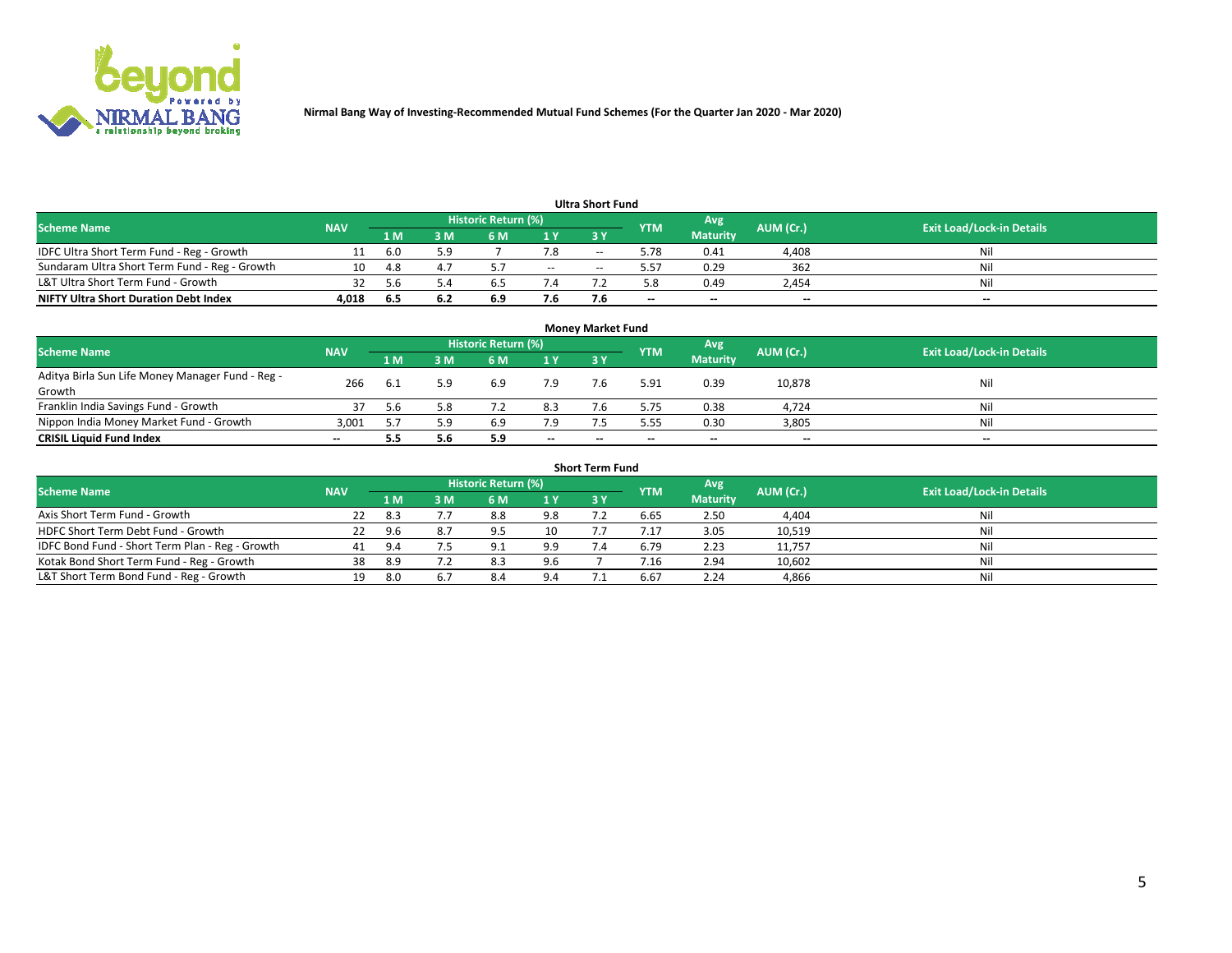

| <b>Low Duration Fund</b>                  |            |     |     |                            |     |  |            |                 |           |                                  |  |  |  |  |
|-------------------------------------------|------------|-----|-----|----------------------------|-----|--|------------|-----------------|-----------|----------------------------------|--|--|--|--|
| <b>Scheme Name</b>                        | <b>NAV</b> |     |     | <b>Historic Return (%)</b> |     |  | <b>YTM</b> | Avg             | AUM (Cr.) | <b>Exit Load/Lock-in Details</b> |  |  |  |  |
|                                           |            | 1 M | ያ M | 5 M                        | 1 V |  |            | <b>Maturity</b> |           |                                  |  |  |  |  |
| Axis Treasury Advantage Fund - Growth     | 2.232      |     |     |                            | 8.7 |  |            | 0.90            | 3,949     | Nil                              |  |  |  |  |
| Canara Robeco Savings Fund - Reg - Growth |            | b.b | 5.9 |                            |     |  | 5.98       | 0.90            | 1,112     | Nil                              |  |  |  |  |
| IDFC Low Duration Fund - Reg - Growth     |            |     |     |                            | 8.3 |  | 5.88       | 0.79            | 5,323     | Nil                              |  |  |  |  |

| <b>Banking &amp; PSU Bond Funds</b>            |            |      |     |                            |                |           |            |                 |           |                                  |  |  |  |
|------------------------------------------------|------------|------|-----|----------------------------|----------------|-----------|------------|-----------------|-----------|----------------------------------|--|--|--|
| <b>Scheme Name</b>                             | <b>NAV</b> |      |     | <b>Historic Return (%)</b> |                |           | <b>YTM</b> | Avg             | AUM (Cr.) | <b>Exit Load/Lock-in Details</b> |  |  |  |
|                                                |            | 1 M  | sм  | 6 M                        | 1 <sub>Y</sub> | <b>3Y</b> |            | <b>Maturity</b> |           |                                  |  |  |  |
| HDFC Banking and PSU Debt Fund - Reg - Growth  | 16         | 9.6  | 8.9 | $^{\circ}$                 | 10.5           |           | 7.24       | 3.05            | 4,848     | Ni                               |  |  |  |
| Kotak Banking and PSU Debt Fund - Reg - Growth | 46         | 10.1 | 8.8 | Q <sub>1</sub>             | 11.1           |           | 7.09       | 3.81            | 4,204     | Ni                               |  |  |  |
| IDFC Banking & PSU Debt Fund - Reg - Growth    |            | 10.6 |     | 10                         | 11.6           |           | 6.95       | 3.14            | 12.627    | Ni                               |  |  |  |

| <b>Corporate Bond Funds</b>                         |            |      |     |                            |      |            |            |                 |           |                                                         |  |  |  |
|-----------------------------------------------------|------------|------|-----|----------------------------|------|------------|------------|-----------------|-----------|---------------------------------------------------------|--|--|--|
| <b>Scheme Name</b>                                  | <b>NAV</b> |      |     | <b>Historic Return (%)</b> |      |            | <b>YTM</b> | Avg             | AUM (Cr.) | <b>Exit Load/Lock-in Details</b>                        |  |  |  |
|                                                     |            | 1 M  | 8 M | 6 M                        | 1 Y  | <b>3 Y</b> |            | <b>Maturity</b> |           |                                                         |  |  |  |
| ICICI Prudential Corporate Bond Fund - Reg - Growth | 21         | 8.8  | 8.1 | 8.8                        | 9.9  |            | 6.96       | 2.40            | 11,339    | Nil                                                     |  |  |  |
| L&T Triple Ace Bond Fund - Reg - Growth             |            | ୍ର ୧ | 9.8 |                            | 13.4 | ხ.5        | 7.58       | 8.28            | 2,298     | If redeemed bet. 0 Month to 3 Month; Exit Load is 0.5%; |  |  |  |
| Kotak Corporate Bond Fund - Std - Growth            | 2,661      | 9.0  |     | 8.9                        | 9.6  |            | 6.82       | 1.72            | 4,418     | Nil                                                     |  |  |  |

| <b>Credit Risk Fund</b>                           |            |      |     |                            |     |    |            |                 |           |                                                           |  |  |  |
|---------------------------------------------------|------------|------|-----|----------------------------|-----|----|------------|-----------------|-----------|-----------------------------------------------------------|--|--|--|
| <b>Scheme Name</b>                                | <b>NAV</b> |      |     | <b>Historic Return (%)</b> |     |    | <b>YTM</b> | 'Avg            | AUM (Cr.) | <b>Exit Load/Lock-in Details</b>                          |  |  |  |
|                                                   |            | 1 M  | 3 M | 6 M                        | 1 Y | 3Y |            | <b>Maturity</b> |           |                                                           |  |  |  |
| <b>ICICI Prudential Credit Risk Fund - Growth</b> | 22         | 10.9 |     | 10.5                       | 9.8 |    | 9.44       | 2.28            | 12,126    | If redeemed bet. 0 Year to 1 Year; Exit Load is 1%;       |  |  |  |
| Kotak Credit Risk Fund - Reg - Growth             |            | 11.0 | 9.2 | 9.7                        | 9.2 |    | 8.94       | 2.70            | 5,043     | If redeemed bet. 0 Year to 1 Year; Exit Load is 1%;       |  |  |  |
|                                                   |            |      |     |                            |     |    |            |                 |           | If redeemed bet. 0 Month to 12 Month; Exit Load is 3%; If |  |  |  |
| SBI Credit Risk Fund - Growth                     |            | 10.8 | 6.8 |                            | b.7 |    | 8.69       | 2.49            | 5,076     | redeemed bet. 12 Month to 24 Month; Exit Load is 1.5%; If |  |  |  |
|                                                   |            |      |     |                            |     |    |            |                 |           | redeemed bet. 24 Month to 36 Month; Exit Load is 0.75%;   |  |  |  |